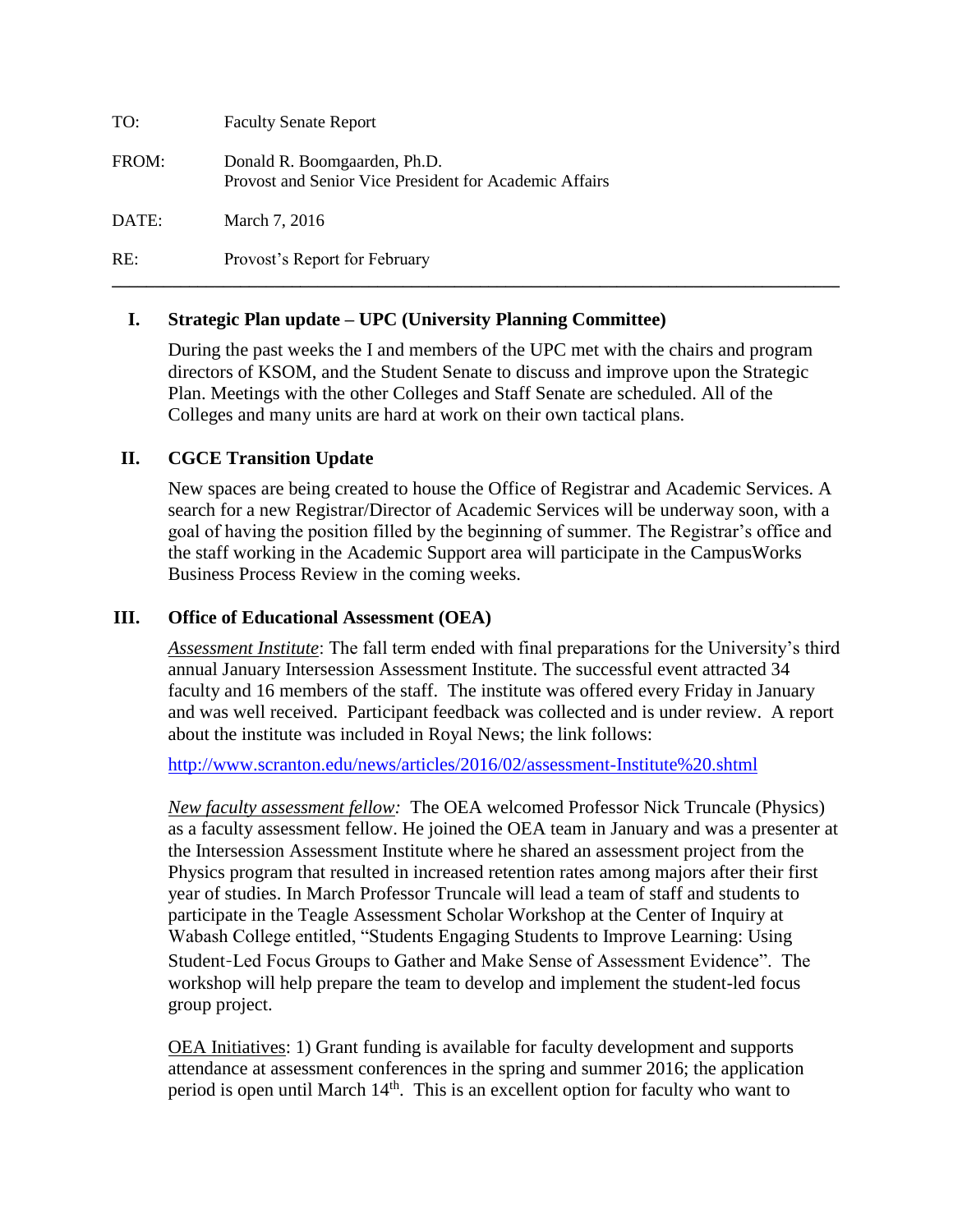further develop their skills in assessing student learning. Since spring of 2015, more than 18 faculty members have participated in this funding opportunity. 2) Preparation for the second year of program assessment in CAS is underway. The format used last year will continue with program chairs submitting their Program Assessment Reports (PARs) for the second set of program learning outcomes with their annual reports. The annual report and PAR is submitted to the Deans and to the Provost by early June.

Monitoring Report Progress: Ms. Kate Yerkes, assistant vice provost for Planning and accreditation liaison officer (MSCHE) is coordinating the preparation of the monitoring report due to Middle States on April 1, 2014. The report will highlight the progress on assessment of student learning since September of 2014, and is required by Middle States. The OEA team is preparing summaries of assessment projects including CAS program assessment, and general education summary reports on assessment of GE competencies including writing, oral communication, scientific inquiry, and quantitative reasoning. The monitoring report will demonstrate that work on assessment of academic programs and assessment of general education competencies is organized, effective, and sustainable.

### **IV. International Education Week**

International Education Week is a joint initiative of the U.S. Department of State and the U.S. Department of Education to celebrate the benefits of international education and exchange worldwide. The University's Celebration was sponsored by The Office of International Programs and Services. We hosts approximately 120 international students and scholars from about 20 different countries, including India, Ireland, China, South Korea and Saudi Arabia, among others.

Nearly 100 elementary school children from Prescott Elementary School, St. Stanislaus Elementary School, The Lutheran Academy and North Pocono Elementary School participated in The University of Scranton's International Education Week Program. Andrea Saenz, an international graduate student from Ecuador studying at the University, gave a presentation to the children about Ecuador and its culture.

#### **V. College Updates:**

#### *College of Arts and Sciences*

- The Executive Committee of the Academy of Criminal Justice Sciences has approved our Criminal Justice program for the Academy's academic certification. We are now one of just seven undergraduate programs in the country with this certification.
- The speaker for this year's September's Ignatian Values in Action, on September 15, will be Mark Ravizza, S.J. Fr. Ravizza is a faculty member in the Department of Philosophy at Santa Clara University and Bannan Senior Fellow at the Institute for Jesuit Education and Christian Values. He visited our campus in 2013 to deliver a keynote address at the national conference of the Lilly Fellows Program in Humanities and the Arts. He has also taught extensively at the Casa de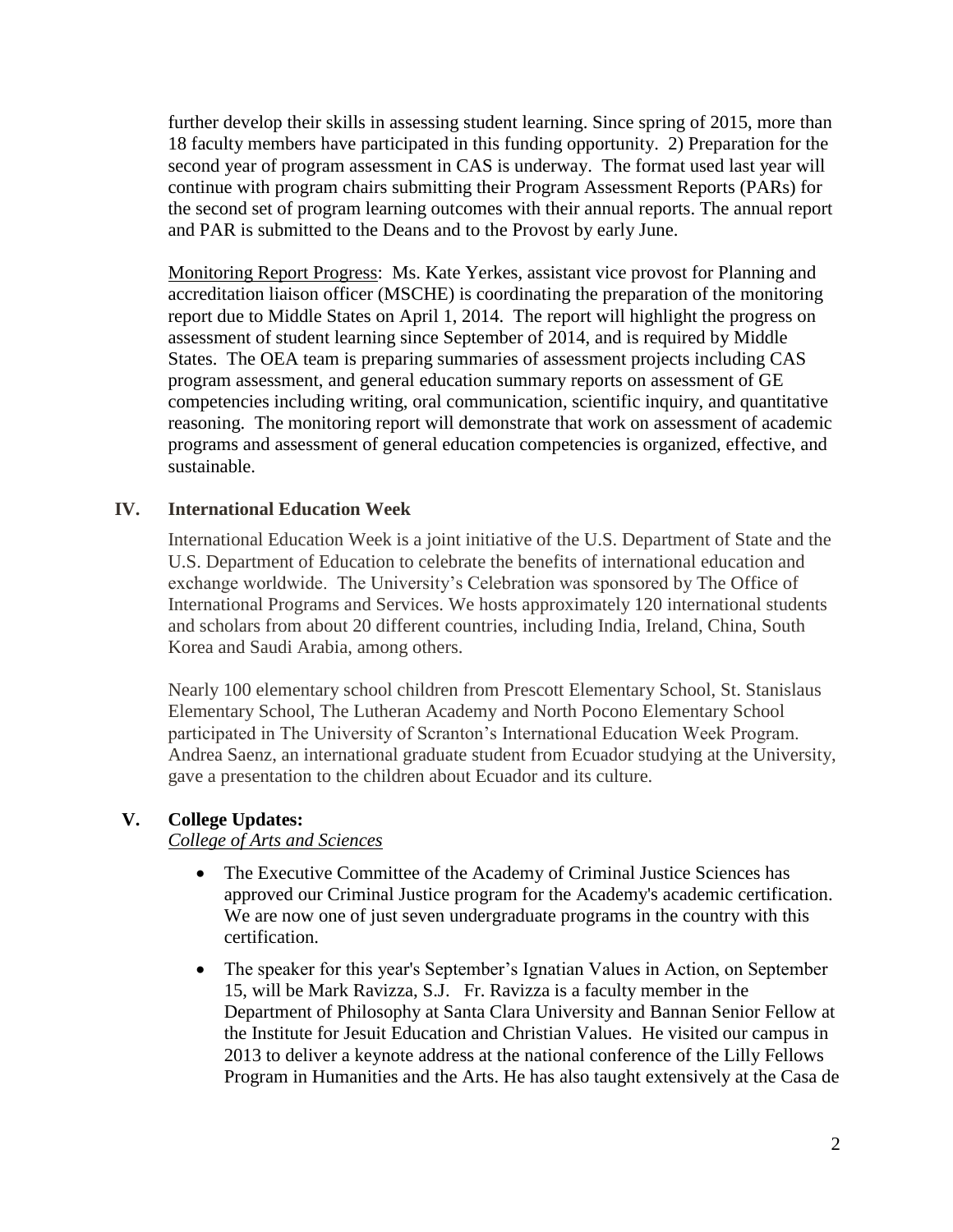la Solidaridad in El Salvador. He is a delegate to next year's General Convocation of the Society of Jesus, which will select the Jesuit's next Superior General.

## *Panuska College of Professional Studies*

 The Maria Gervasio Inaugural cura Personalis Lecture honoring the life and spirit of Maria, a 2014 graduate of PCPS Occupational Therapy program will be held on April 24th. Danielle Butin, MPH OTR, is the Founder and Executive Director of the Afva Foundation will be the presenter.

## *Weinberg Memorial Library*

- The third in the series of Jay Nathan, PhD. Visiting Scholar Lecture Series: "Thailand: Tradition vs. Modernization" is scheduled for April 26, 2016 at 5:30 pm in the Moskovitz Theater, DeNaples Center.
- The Weinberg Memorial Library is participating in an international pilot study on linked data. Organized by global library cooperative OCLC, the project is testing tools for recognizing, matching, and analyzing named entities across digital collections hosted at different libraries
- The McHugh Special Collections is participating in the University's celebration of Shakespeare's 400th birthday. We are mounting a small Shakespeare related exhibit featuring facsimiles of the First Folio and an assortment of late 19th century Shakespeariana in the Library's Heritage Room. The Library will host a luncheon for the April 23 "Shakespeare Lives! A Festival" event.
- In honor of Women's History Month, the Weinberg Memorial Library is hosting a Wikipedia Workshop and Edit-a-thon on Saturday, March 5th. This event is in support of Art+Feminism's annual worldwide Wikipedia Project.

## **VI. Career Development and Internship Initiatives**

- Spring Job and Internship Fair There are 62 companies/organizations registered thus far for the spring Job  $\&$ Internship Fair that will held on March 9 in the Byron Recreational Center.
- Internship Training Program Twenty-nine (29) Biology majors, not intending to pursue medical/professional school, are involved in a six session workshop-style training that will prepare them for an internship search.
- Site Visits Communication majors and Education majors both participated in site visits in New York City and Philadelphia respectively. These visits encouraged students to think creatively about how their majors relate to a multitude of occupations.
- Progress/Comparison Reports v. this Time Last Year
	- o Student Traffic 1225 (835) (47% increase)
	- $\circ$  Internships in CCN 420 (352) (19% increase)
	- o Full-time opportunities in CCN 494 (423) (17% increase)
	- $\circ$  # of recruiters registered in CCN 361(208) (74% increase)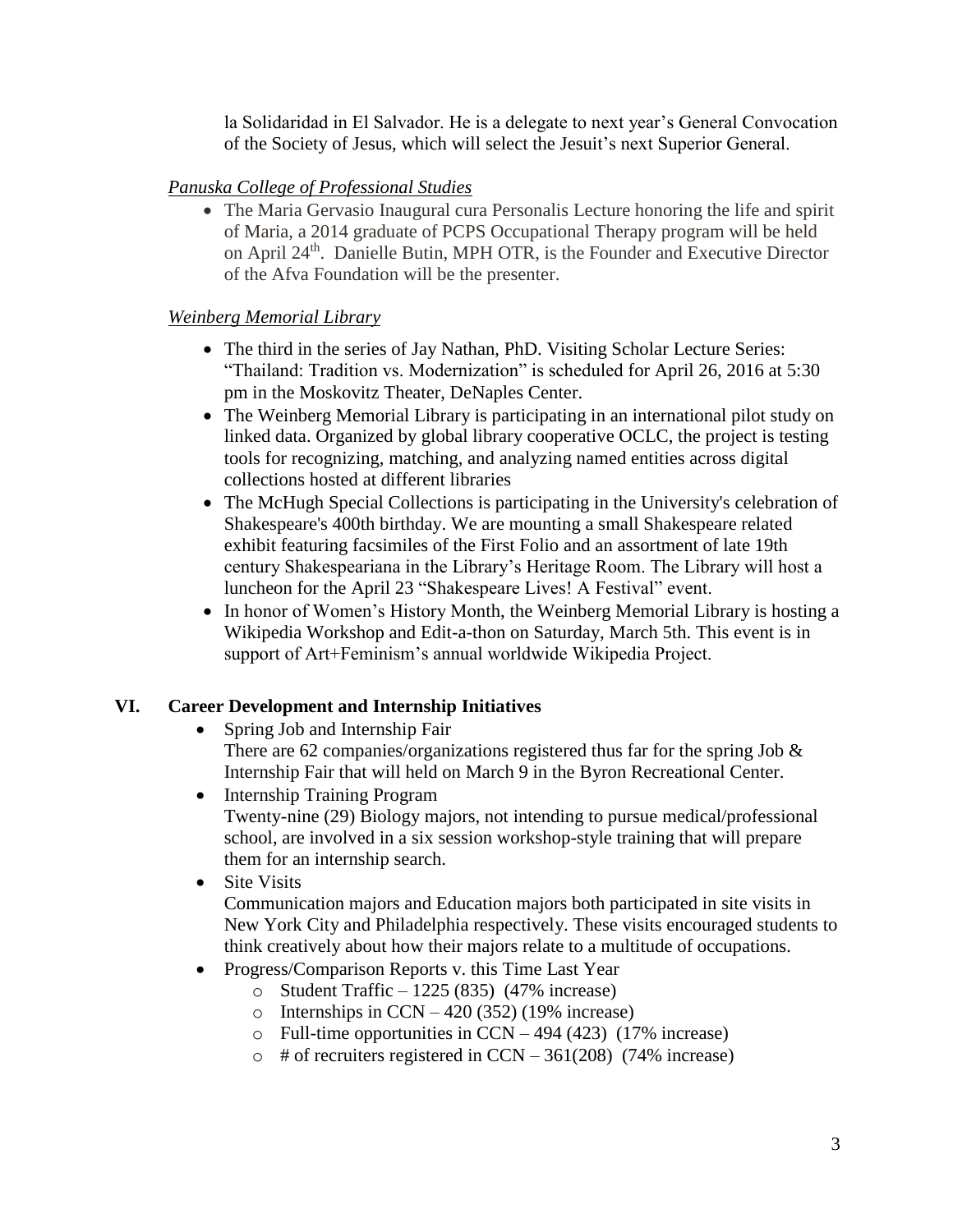# **VII. Curriculum Proposals**

The following course proposals have been approved:

| <b>New Program:</b>                                           | <b>Date Posted</b> |
|---------------------------------------------------------------|--------------------|
| <b>Information Technology</b>                                 | 12/15/15           |
| <b>Program Change:</b>                                        |                    |
| HR Specialization in MBA                                      | 4/23/15            |
| <b>EXSC Major Change</b>                                      | 12/17/15           |
| Mathematics, BS                                               | 1/21/16            |
| Mathematics, BA                                               | 1/21/16            |
| <b>Applied Mathematics</b>                                    | 1/21/16            |
| <b>EXSC Clinical Track</b>                                    | 1/21/16            |
| <b>New Course:</b>                                            |                    |
| COUN 581: Advanced Group Supervision for Licensure            | 12/17/15           |
| IT 112: Intro to Computing & Information Technology           | 12/1/15            |
| IT 210: System Administration                                 | 12/1/15            |
| IT 241: Fundamentals of Information Technology                | 12/1/15            |
| IT 244: Integrative Programming                               | 12/1/15            |
| IT 310: System Integration and Architecture                   | 12/1/15            |
| IT 358: Information Assurance and Security                    | 12/1/15            |
| IT 384: Special Topics                                        | 12/1/15            |
| <b>Course Change:</b>                                         |                    |
| PHED 112, 113, 150 to EXSC                                    | 12/17/15           |
| EXSC 350: Nutrition through the Life Cycle                    | 12/17/15           |
| PHED 160, 161, 202, 205, 208 to COA                           | 12/17/15           |
| IT 120/CMPS 202: Web Development                              | 12/1/15            |
| IT 354/CMPS 311: Computer Networks and Security               | 12/1/15            |
| IT 356/CMPS 356: Web Programming                              | 12/1/15            |
| IT 481/MIT 481: Information Technology Internship             | 12/1/15            |
| IT 4990/MIT 490: Information Technology Project               | 12/1/15            |
| <b>Course Deletion:</b>                                       |                    |
| NURS 503: Basic Principles of Nurse Admin Anesthesia          | 1/21/16            |
| NURS 506: Advanced Principles of Nurse Admin Anesthesia I     | 1/21/16            |
| NURS 508: Advanced Principles of Nurse Admin Anesthesia II    | /21/16             |
| NURS 509: Advanced Principles of Nurse Admin Anesthesia III   | 1/21/16            |
| NURS 512: Physics of Nurse Administered Anesthesia            | 1/21/16            |
| NURS 515: Chemistry of Nurse Administered Anesthesia          | 1/21/16            |
| NURS 519: Pharmacology of Nurse Administered Anesthesia III   | 1/21/16            |
| NURS 522: Physiology and Health of Nurse Admin Anesthesia I   | 1/21/16            |
| NURS 523: Physiology and Health of Nurse Admin Anesthesia II  | 1/21/16            |
| NURS 524: Physiology and Health of Nurse Admin Anesthesia III | 1/21/16            |

NURS 558: Nurse Anesthesia Clinical Practicum III 1/21/16